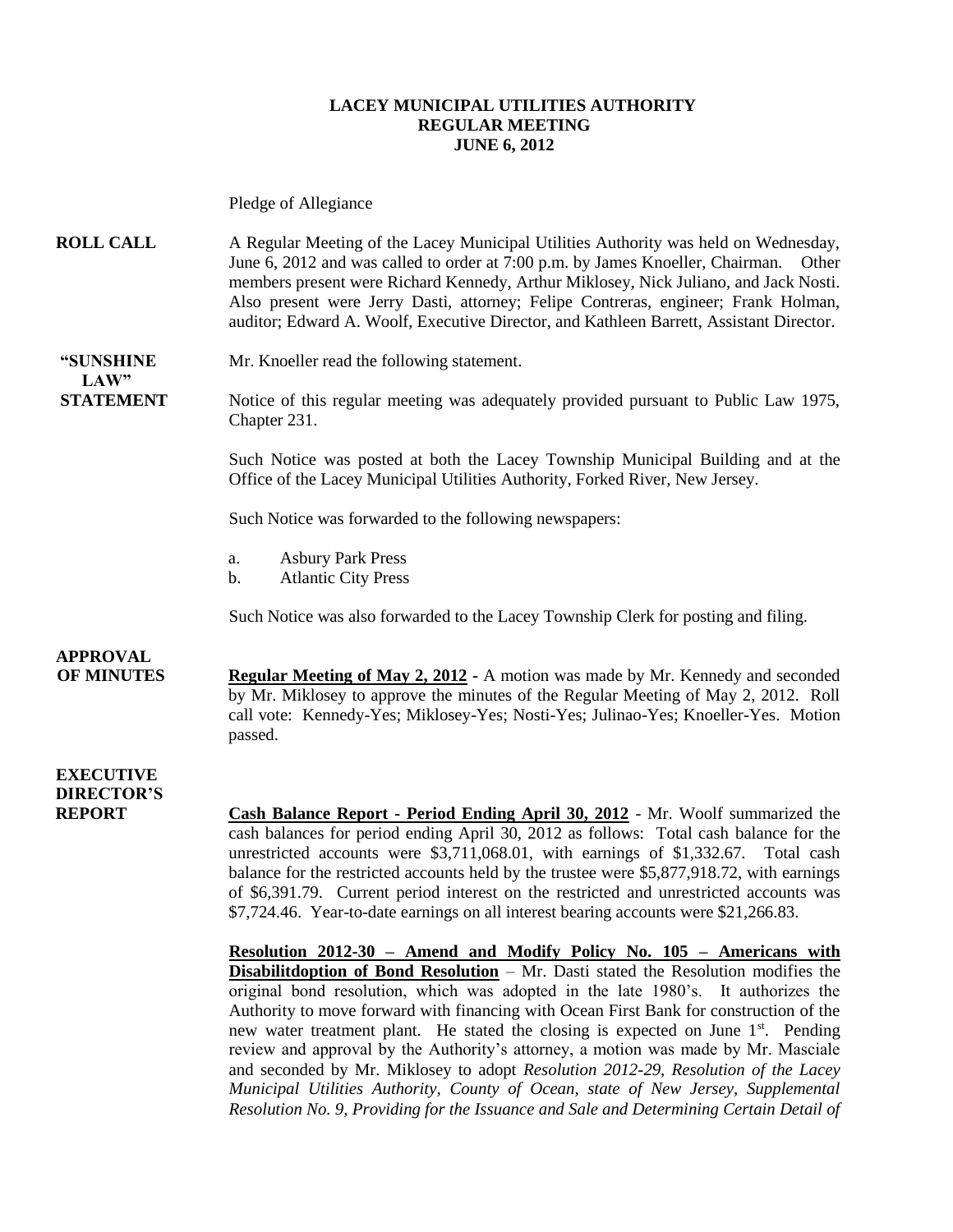*the Water Revenue Bonds (Series 2012) of the Lacey Municipal Utilities Authority.* Roll call vote: Masciale-Yes; Miklosey-Yes; Juliano-Yes; Kennedy-Yes; Knoeller-Yes. Motion passed.

# **BUSINESS**

**REPORT April Meter Reads** – Ms. Barrett reported 3,870 meters were read in April for Cycles 2 and 9. Twenty-seven work orders were cut to obtain manual reads not obtained during regular meter read routes. One read was questioned for high usage and a letter was sent.

> **May Billing** – Ms. Barrett reported utility bills will be mailed May  $3^{rd}$  in the amount of \$697,169.60. Penalties were assessed on 3,375 past due accounts (all cycles) in the amount of \$16,851.59 for a total billing in May of \$714,021.19.

> **Customer Service –** Ms. Barrett reported twenty-five new customer welcome letters were mailed in March, and two responses were received in April. Twenty-eight final reads with equipment inspections were performed in April with no violations.

> **Records Disposal** – Ms. Barrett requested authorization from the Board to submit to New Jersey State Division of Archives and Records Management for disposal of bank statements for years 1971 to 1983, and vouchers from the years of 1973 through 1995. A motion was made by Mr. Kennedy and seconded by Mr. Juliano authorizing submittal to the State to dispose of bank statements and vouchers dating from 1971 to 1995. Roll call vote: Kennedy-Yes; Juliano-Yes; Miklosey-Yes; Masciale-Yes; Knoeller-Yes. Motion passed.

### **ENGINEER'S**

**REPORT Installation of a Hydraulic Grinder at L-2 Pump Station** – Mr. Dittenhofer stated this project is complete. He recommends release of performance bond and final payment upon approval of the Maintenance Bond by the Authority's attorney.

> **Water Treatment Plant No. 1 Upgrades** – Mr. Dittenhofer stated the Bureau of Safe Drinking Water construction permit was granted, and the bid opening is scheduled for May  $16<sup>th</sup>$ .

> **Cleaning and Televising Contract No. 6 & Flow Assessment** – Mr. Dittenhofer stated one lateral is still pending.

> **Cleaning and Televising Contract No. 7** - Mr. Dittenhofer stated this project is ongoing. Mr. Knoeller asked if these projects are supervised. Mr. Dittenhofer stated they are. Mr. Knoeller asked Mr. Dittenhofer to provide the Board with photographic evidence that leaks were found and repaired for the June  $6<sup>th</sup>$  board meeting.

## **ATTORNEY'S**

**REPORT Ocean First Bank Bond Closing** – Mr. Dasti stated he anticipates the bond closing to take place June 1<sup>st</sup>.

> **Toll Brothers Connection Fee** – Mr. Dasti stated there are no updates regarding this issue.

**AUDITOR'S**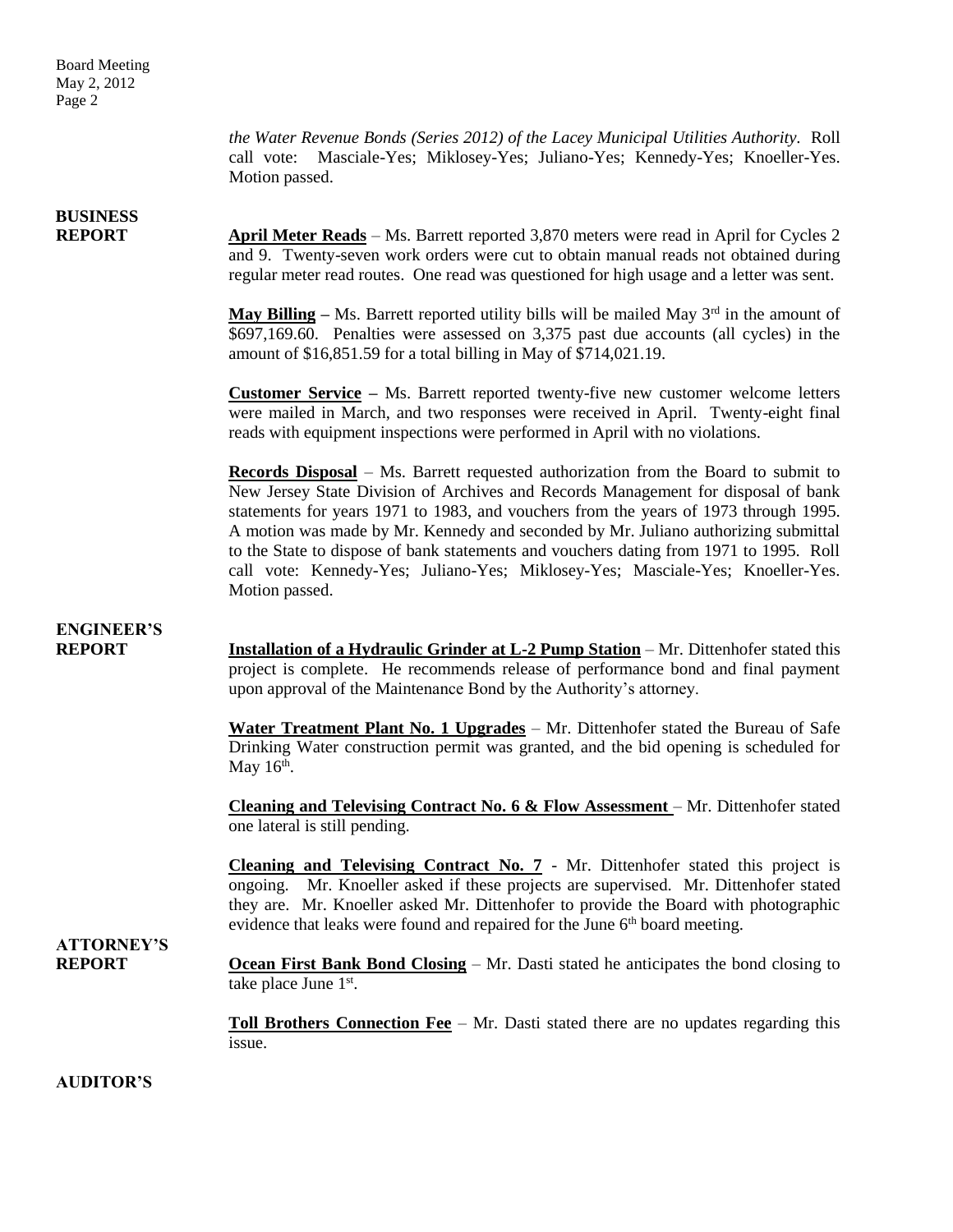**REPORT Accountant's Status Report – Month Ended March 31, 2012** – Mr. Conaty reported user charges had an unfavorable variance on both water and sewer. Revenues and expenses fell in line with the budget; however, repairs and maintenance were unfavorable. This was due to purchasing flags for the fire hydrants. OCUA usage is less then what was estimated; therefore, the Authority should anticipate a credit of approximately \$54,000.00. Mr. Woolf pointed out this credit includes the reduction in the overall usage rate.

> Mr. Miklosey referenced the standard verbiage used in the status report where it states *that utilities and fuel have an unfavorable variance due to the Authority not receiving fuel bills in a timely manner.* He stated he does not agree with this statement since he reviews the vouchers every month and they are up to date. He asked Mr. Conaty to investigate this matter.

> Mr. Knoeller referenced the Independent Auditor's report for years ended December 31, 2011 and 2010. He stated Note 12 of the report states *OCUA Credit/Deficiency is computed by taking the actual flows for the year and comparing this number to the estimated flows. The Authority has recorded a credit receivable of \$308,879 as of December 31, 2011 and 2010.* He stated he does not believe this is an accurate statement. He pointed out the verbiage of the report also indicates anticipated credit due to the Authority for 2011 is estimated to be \$585,000. Mr. Conaty stated this issue was discussed with the Finance Committee. The reason it was done this way is we did not want to anticipate a credit and increase the income statement and balance sheet until we knew we were actually getting the \$585,000. Mr. Knoeller pointed out the Authority is not sure they are getting \$308,879 either. Mr. Conaty stated the \$308,879 was recorded for the prior year with anticipation of receiving the credit. Mr. Knoeller stated it would have been more accurate if the credit receivable of \$308,879 was recorded for 2010 because that is what it was really for. It had nothing to do with 2011. Mr. Conaty stated the \$585,000 is not reflected in the financial statements. It is reflected in the note as an explanation to the readers that the Authority is anticipating a credit of \$585,000, which is currently being disputed by the OCUA and an amount will be adjusted upon settlement of the dispute. Mr. Knoeller stated it appears that the \$585,000 is inclusive of 2010 and 2011, which is confusing. He would like the report to be an accurate document in the event the Authority goes to litigation against the OCUA. Mr. Conaty stated he would reword the report.

#### **CORRESPONDENCE**

**Linda Palsa, Hickory Drive** - Requesting relief of utility bill, due to leaking water heater. Since the water from the leak did not go into the sewer system, a motion was made by Mr. Kennedy and seconded by Mr. Miklosey to grant a credit adjustment on the sewer charges in the amount of \$62.48 (27,000 gallons). Roll call vote: Kennedy-Yes; Miklosey-Yes; Juliano-Yes; Masciale-Yes; Knoeller-Yes. Motion passed.

**Frederick Ciampa, Devon Street** – Requesting waiver of late fee, due to claim of not receiving utility bill. After consideration of this request, a motion was made by Mr. Kennedy and seconded by Mr. Masciale to waive the late charges in the amount of \$3.48. Roll call vote: Kennedy-Yes; Masciale-Yes; Juliano-Yes; Miklosey-Yes; Knoeller-Yes. Motion passed.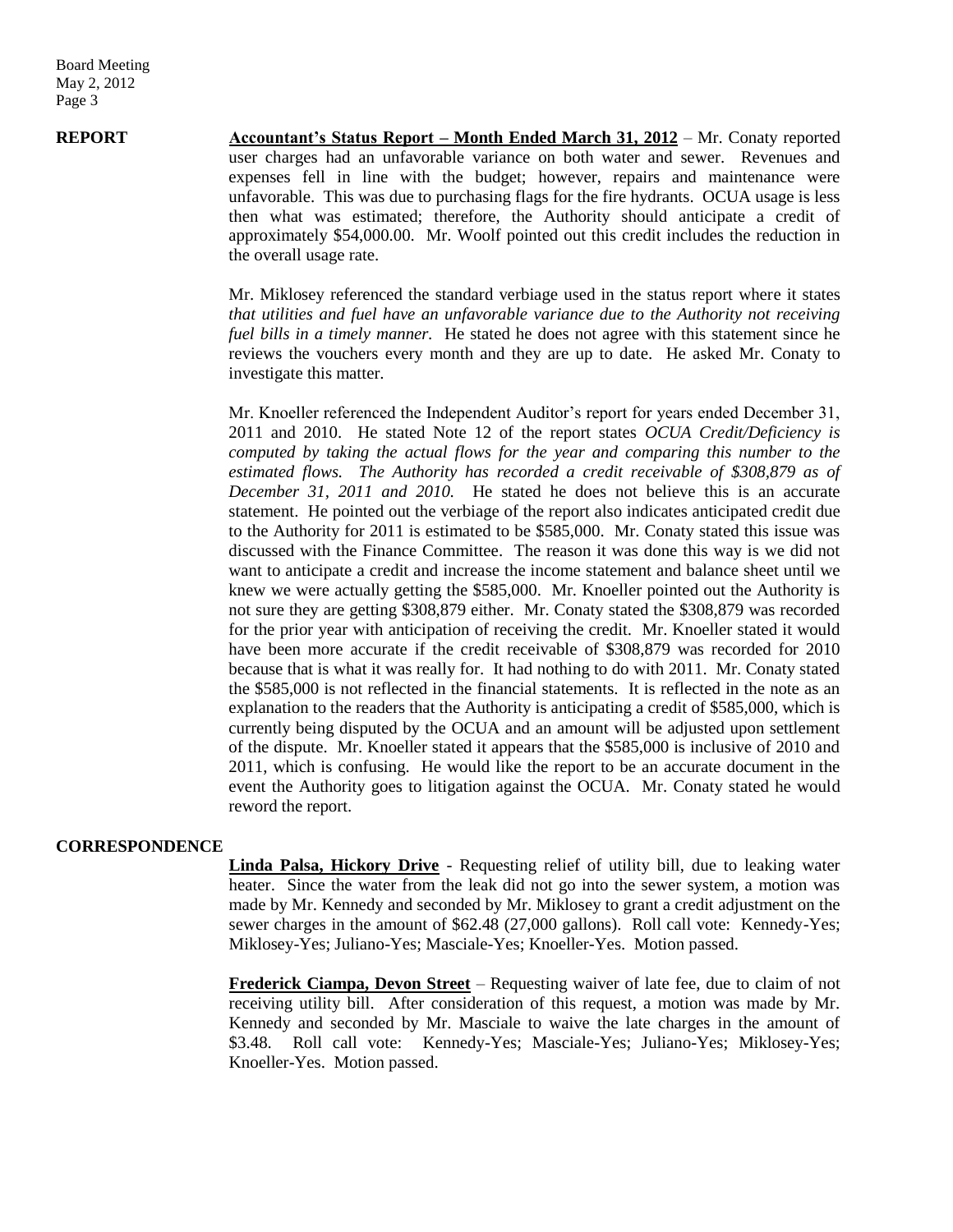**Charles Platt, Skimmer Court** – Requesting waiver of late fee, due to mailing utility bill to physical mailing address, not P.O. Box. After consideration of this request, a motion was made by Mr. Kennedy and seconded by Mr. Miklosey to waive the late charges in the amount of \$3.02. Roll call vote: Kennedy-Yes; Miklosey-Yes; Juliano-Yes; Masciale-Yes; Knoeller-Yes. Motion passed.

**Edward Andzeski, Dove Court** – Requesting relief of utility bill, due to toilet leak. After consideration of this request, a motion was made by Mr. Kennedy and seconded by Mr. Masciale granting additional time to pay the balance of the April 2012 bill, as well as waiver of the late charge in the amount of \$3.10. Roll Call vote: Kennedy-Yes; Masciale-Yes; Juliano-Yes; Miklosey-Yes; Knoeller-Yes. Motion passed.

**Harry Bennett/Assist 2 Sell, South Street** – Requesting relief of utility bill, due to unexplained high water usage. Based upon the available information, a waiver of a portion of the charges could not be supported. Customer will be notified about removing and testing of water meter.

**Laurie King, Lake Barnegat Drive South** – Requesting removal of late fee. After consideration of this request, a motion was made by Mr. Kennedy and seconded by Mr. Miklosey to waive the late charges in the amount of \$2.53. Roll call vote: Kennedy-Yes; Miklosey-Yes; Juliano-Yes; Masciale-Yes; Knoeller-Yes. Motion passed.

# **OLD**

**BUSINESS** There was no old business to discuss.

# **NEW**

**BUSINESS** Mr. Woolf stated a finance committee meeting was held to discuss the appointment of Brown Advisory as the Authority's investment manager. Originally, the Board decided it was not worthwhile to appoint an investment manager, due to the decline in interest rates. However, due to the Authority's extensive investment portfolio, the finance committee recommended appointing Brown Advisory for an additional three months.

> Mr. Knoeller asked how much money did Brown Advisory manage for the Authority last year. Mr. Woolf stated approximately \$5 million dollars, with an interest gain of approximately \$120,000.00. Mr. Knoeller pointed out they are being paid \$25-\$30,000 a year to manage the Authority's investments, which he does not find feasible.

> Mr. Masciale suggested they be contacted to see if they are willing to renegotiate their fees based on their services as financial advisor, not investment manager. Mr. Dasti suggested extending their contract until after the bonding and loan issue is complete. Mr. Miklosey also suggested Brown Advisory meet with the Board to review and discuss the existing accounts.

### **PUBLIC BUSINESS/**

**COMMENT** Christa Dittrich, Assist 2 Sell – Ms. Dittrich was present on behalf of Assist to Sell regarding her letter to the Authority requesting relief of utility bill on unexplained high water usage. Mr. Knoeller stated her letter was discussed and a letter would be sent recommending the water meter be removed and tested for accuracy.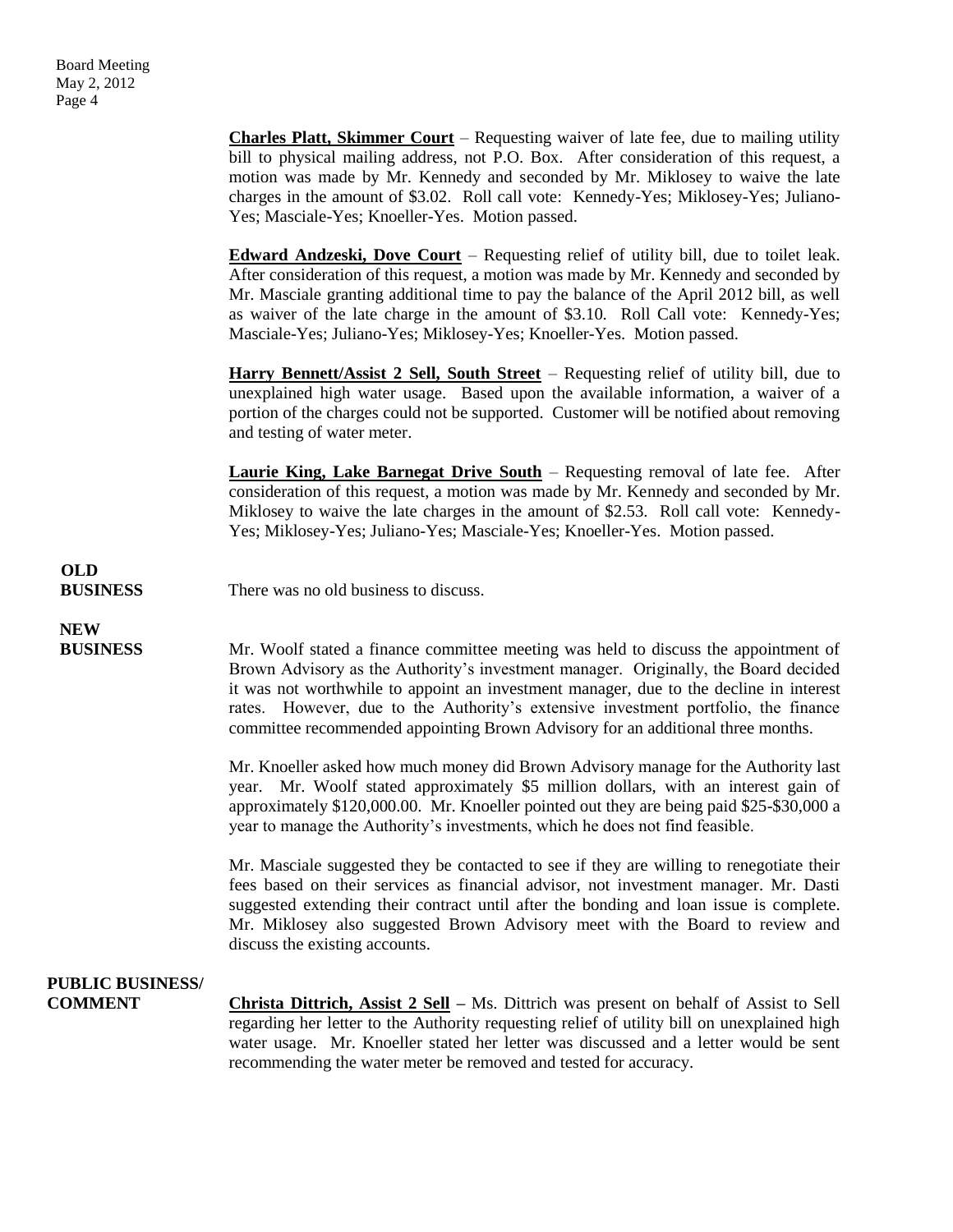Board Meeting May 2, 2012 Page 5

> **Regina Discenza, Sunset Drive** – Mrs. Discenza asked if the Authority received plans for the proposed White Castle project. Mr. Woolf stated as of this date no plans were submitted.

> Mrs. Discenza asked if vacant and foreclosed homes would attribute to the downside of revenue. Mr. Knoeller stated revenue is impacted by these circumstances.

# **PAYMENT OF**

**VOUCHERS** WHEREAS, the members of the Lacey Municipal Utilities Authority carefully examined all vouchers presented for payment of claims;

> **NOW, THEREFORE, BE IT RESOLVED** by the Lacey Municipal Utilities Authority that:

> 1. Said vouchers in the sum of \$359,731.63 be same are hereby approved to be paid.

2. Said vouchers are listed on the attached computer check register.

A motion was made by Mr. Miklosey and seconded by Mr. Kennedy to adopt the above resolution. Roll call vote: Miklosey-Yes; Kennedy-Yes; Juliano-Yes, but abstains on South Jersey Auto Supply; Masciale-Yes; Knoeller-Yes. Motion passed.

Mr. Dykoff reported the budget was introduced at the last Township meeting, and anticipates it being passed. He stated the Township is working on a few things to increase revenue, which includes working on the COA plan. He stated the State informed them they have to spend the COA trust fund by July  $1<sup>st</sup>$ , or it would be forfeited.

**ADJOURNMENT** There being no further business to discuss, the meeting was adjourned at 7:25 p.m.

Respectfully submitted,

Michele Kennedy **Secretary**